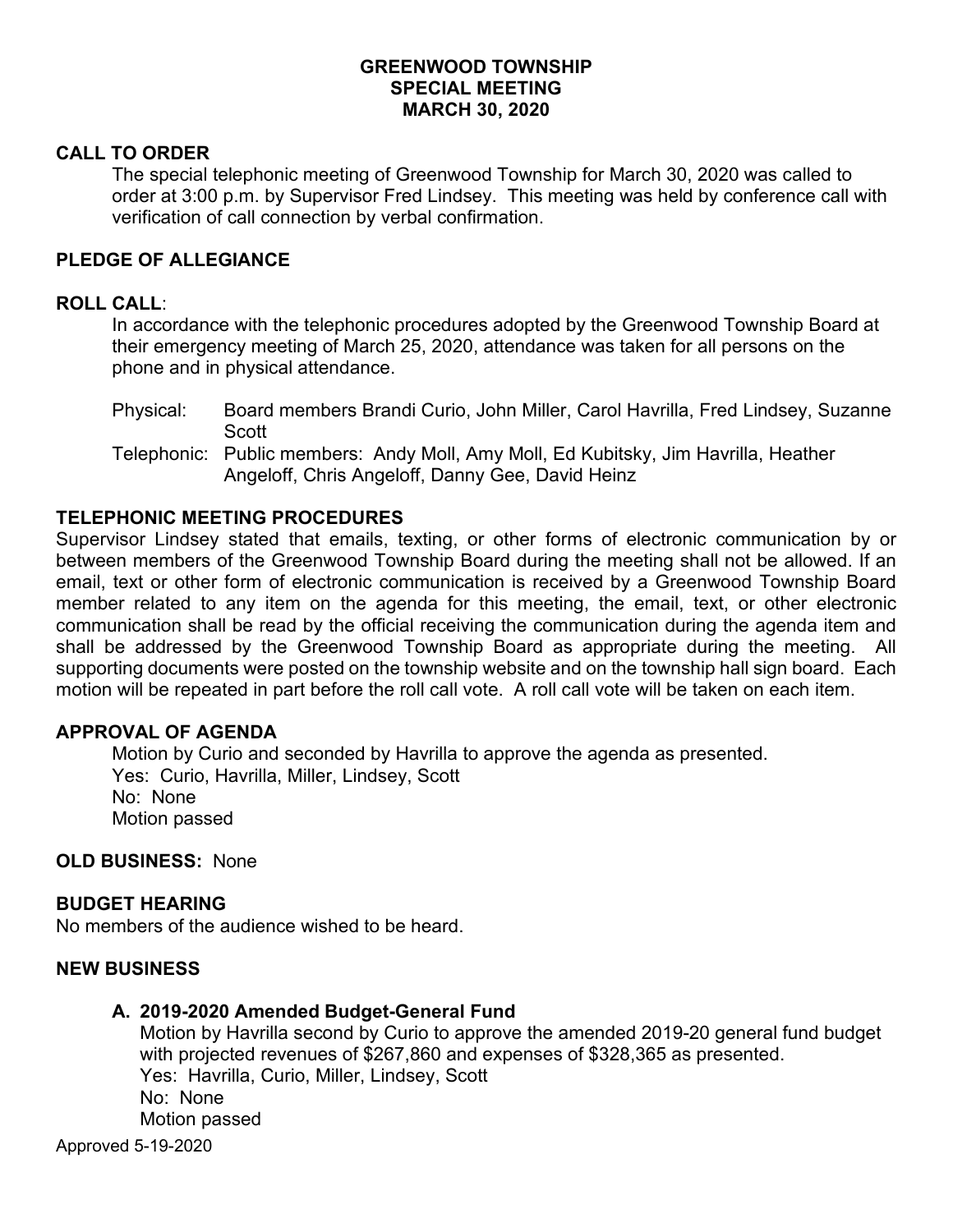# **2019-2020 Amended Budget-Fire Department**

Motion by Curio and second by Scott to approve the amended 2019-20 fire department budget with projected revenues of \$99,915 and expenses of \$117,260 as presented. Yes: Curio, Miller, Havrilla, Lindsey, Scott No: None Motion passed

# **B. 2020-2021 Proposed Budget-General Fund**

Motion by Havrilla and second by Scott to approve the 2020-2021 general fund budget with projected revenues of \$265,860 and expenses of \$363,200 as presented. Yes: Havrilla, Lindsey, Miller, Curio, Scott No: None Motion passed

# **2020-2021 Proposed Budget-Fire Department**

Motion by Curio and second by Scott to approve the 2020-2021 fire department budget with projected revenues of \$88,100 and expenses of \$150,053 as presented. Yes: Curio, Lindsey, Havrilla, Miller, Scott No: None Motion passed

# **B. Wages & Salary Approval**

Motion Curio and seconded by Scott to approve the 2020-2021 Greenwood Township Salary & Wage Schedule as presented by. Yes: Curio, Miller, Havrilla, Lindsey, Scott No: None Motion passed

# **PUBLIC COMMENT/LIMIT TO 3 MINUTES**

Supervisor Lindsey named each member of the public participating telephonically to offer an opportunity to provide public comment. Each participant declined.

Supervisor Lindsey asked if anyone else wished to be heard. Hearing none, public comments was closed.

# **EXECUTIVE SESSION FOR CONSIDERATION OF POSSIBLE TERMINATION OF FIRE CHIEF**

Trustee John Miller stated he was an Assistant Chief of the fire department and requested to be excused from the meeting due to a conflict of interest. Miller left the meeting at 3:15 p.m.

Supervisor Lindsey stated that a request for closed session had been received in writing. He asked if the employee was on the call and to confirm this was still the intent, hearing no response, the conference call was suspended and was expected to be re-opened at approximately 3:30 p.m.

Approved 5-19-2020 Motion by Havrilla and seconded by Curio to go into closed session for consideration of possible termination of the fire chief. Yes: Havrilla, Curio, Lindsey, Scott No: None Motion passed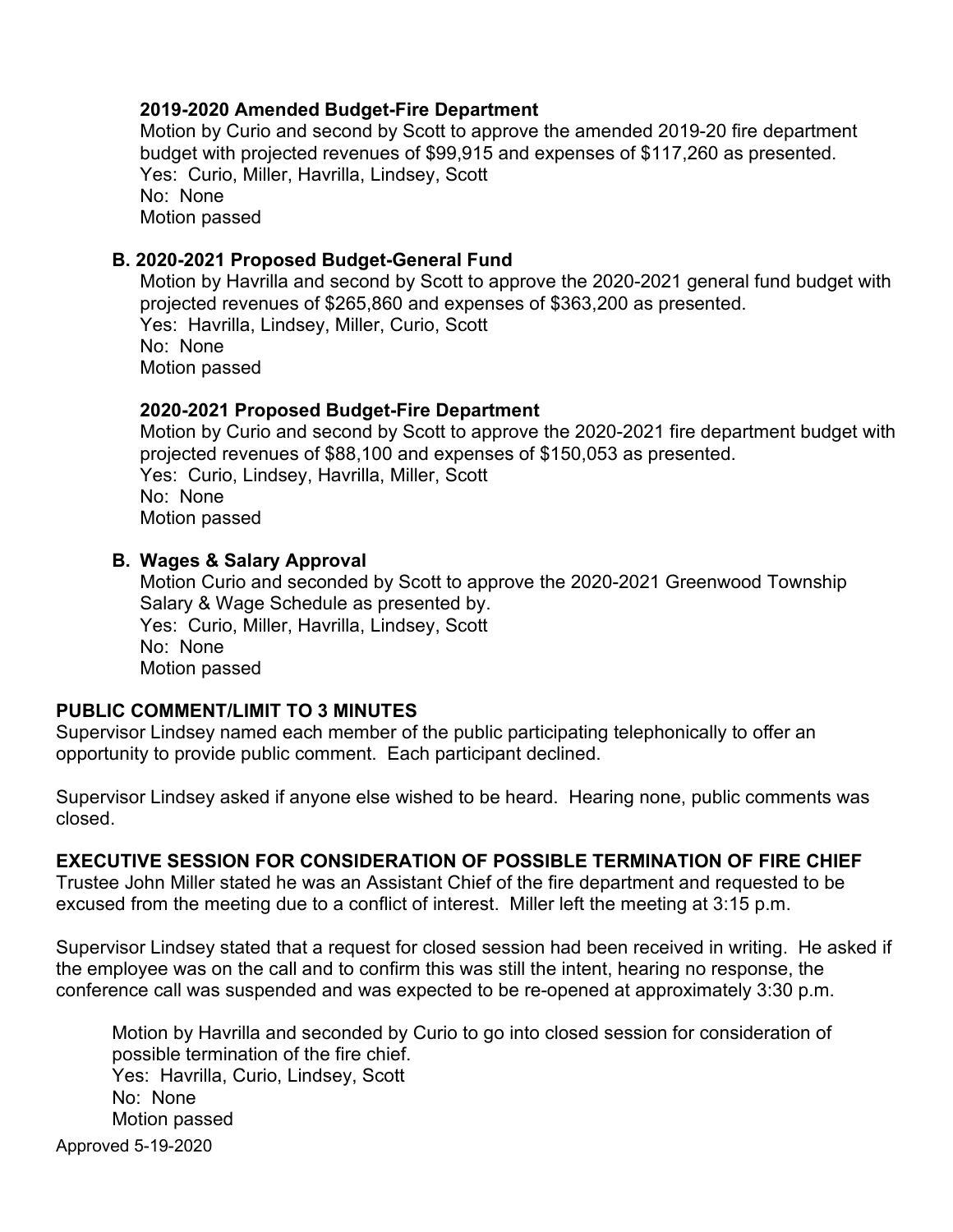The board went into closed session at 3:18 p.m.

The board reconvened into open session at 3:34 p.m. Supervisor Lindsey verified the telephonic call was working by verbal confirmation.

## **REGARDING CONSIDERATION OF POSSIBLE TERMINATION OF FIRE CHIEF**

Motion by Havrilla and seconded by Curio to terminate Michael Dunsmore from his position as Greenwood Township Fire Chief effective immediately, for poor work performance, poor communication with the township board and negligence of duty. This termination includes his dismissal from fire department membership.

Yes: Havrilla, Curio, Lindsey, Scott No: None Motion passed

# **ADDITION OF AGENDA ITEMS**

Supervisor Lindsey requested to add agenda items: D. Appointment of Interim Chief and E. Internal Posting of Fire Chief Position.

Motion by Curio and seconded by Scott to add to the agenda item #D: Appointment of Interim Fire Chief and item #E: Internal Posting of Fire chief position. Yes: Curio, Havrilla Lindsey, Scott No: None Motion passed

# **D. Appointment of Interim Fire Chief**

Motion by Scott and seconded by Curio to appoint \*John Miller as Interim Fire Chief effective immediately. Yes: Curio, Havrilla, Lindsey, Scott No: None Motion passed *\*Public Acts 9 and 10 of 1992 prohibit a member of the township board from serving as fire chief (unless the township has a population of less than 3,000; PA 196 of 2011).* 

# **E. Internal Posting for Position of Fire Chief**

Motion by Havrilla and seconded by Curio to post the position of Greenwood Township Fire Chief to internal candidates within the Greenwood Township Fire Department. If an internal applicant is not selected, then the vacancy will be posted to the public. Yes: Havrilla, Curio, Lindsey, Scott No: None

Motion passed

### **REMARKS FROM THE BOARD**

None

# **ADJOURNMENT**

Motion to adjourn at 3:38 p.m. by Curio and seconded by Scott. Yes: Curio, Lindsey, Havrilla, Scott No: None Motion passed

Approved 5-19-2020